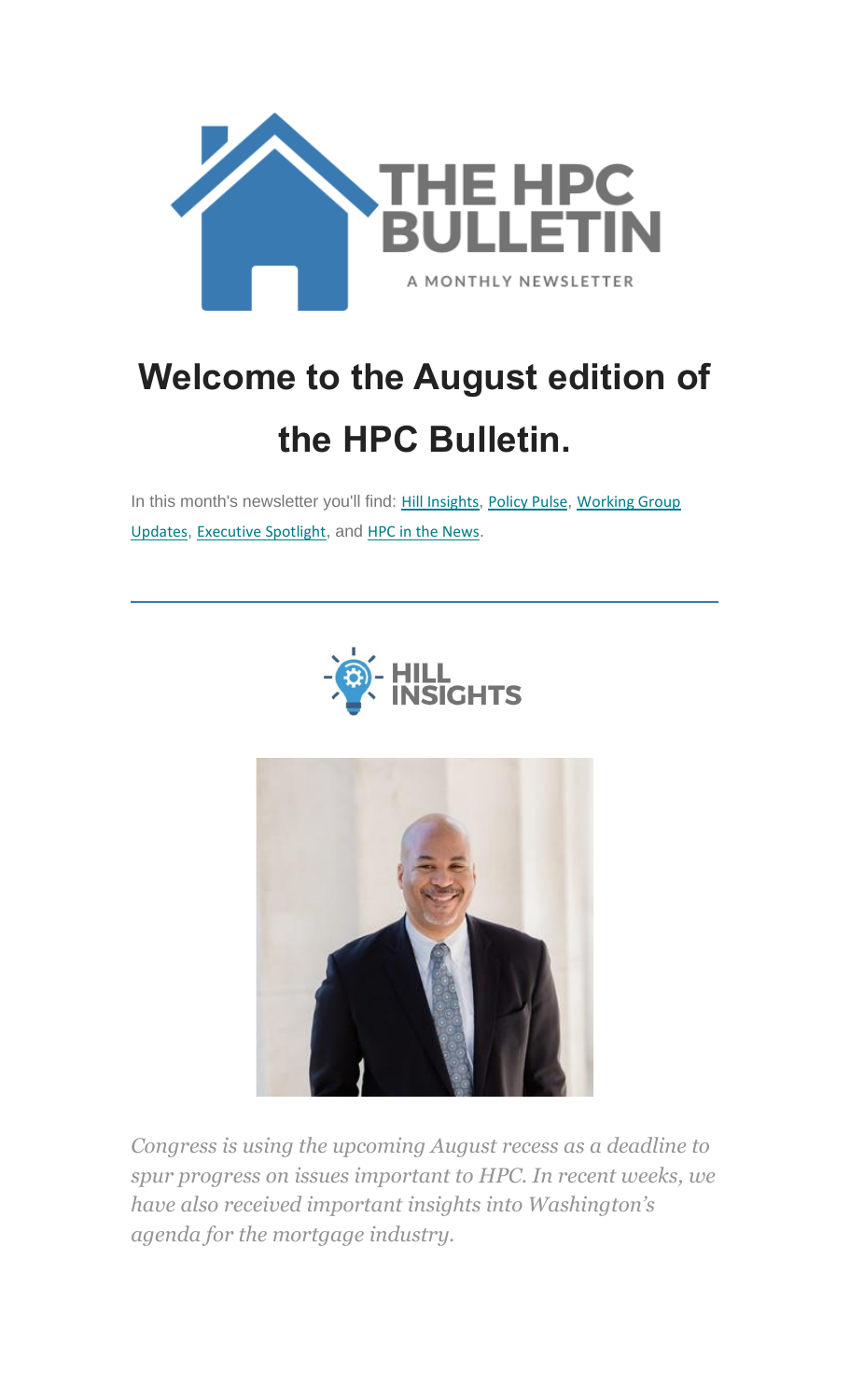**Infrastructure:** On July 28th, by a 67-32 vote, the Senate successfully leapt the first legislative hurdle to an infrastructure package. The move happened only hours after a bipartisan group of Senators came to agreement with President Biden on a \$1 trillion package, which unfortunately includes using GSE guarantee fees as an offset. However, the agreement still must be reduced to legislative text and House Speaker Pelosi promises to withhold action on infrastructure until after the Senate passes a reconciliation package. All of this could torpedo final enactment. Either way, this increases pressure on Democrats to pass a reconciliation package, which would be the most likely vehicle for more downpayment assistance funding.

**HFSC Hearing:** "Building Back Better": At a July 20th oversight hearing on the HUD budget and spending, members of Congress and HUD Secretary Marcia Fudge signaled their agenda for our industry.

*Downpayment Assistance*: In the hearing's opening statement, Chairwoman Waters (D-CA) voiced support for her \$100 billion DPA bill. On the other side of the aisle, Rep. Huizenga (R-CA) voiced concern about a contemplated rulemaking on mortgage insurance for mortgage transactions using downpayment assistance and possible negative impacts on state DPA programs. Meanwhile, Secretary Fudge said DPA would be a key means to make FHA borrowers more attractive in the homebuying market.

*FHA*: In response to a question from Rep. Meeks (D-NY), Secretary Fudge said she will also use small-dollar mortgages and new student loan debt treatment to make FHA borrowers more competitive in the homebuying market. She also said she is prioritizing restoring an FHA premium discount for completion of housing counseling, a pet program of Rep. Beatty (D-OH). Secretary Fudge said she would work with Rep. Williams (R-TX) to maintain a HUD/DOJ MOU on false claims act actions against servicers and defended PACE loans against Rep. Sherman's (D-CA) attack that the cost of those loans sometimes outstripped savings.

*Homeownership affordability*: Secretary Fudge repeatedly complained about local zoning laws' negative impact on housing development as a main cause of the current affordability crisis.

**Senate Banking Hearing:** "NFIP Reauthorization": At a June 17th Senate Banking Committee hearing on reauthorization of the National Flood Insurance Program, Sen. Warren (D-MA) queried whether mortgage lenders could do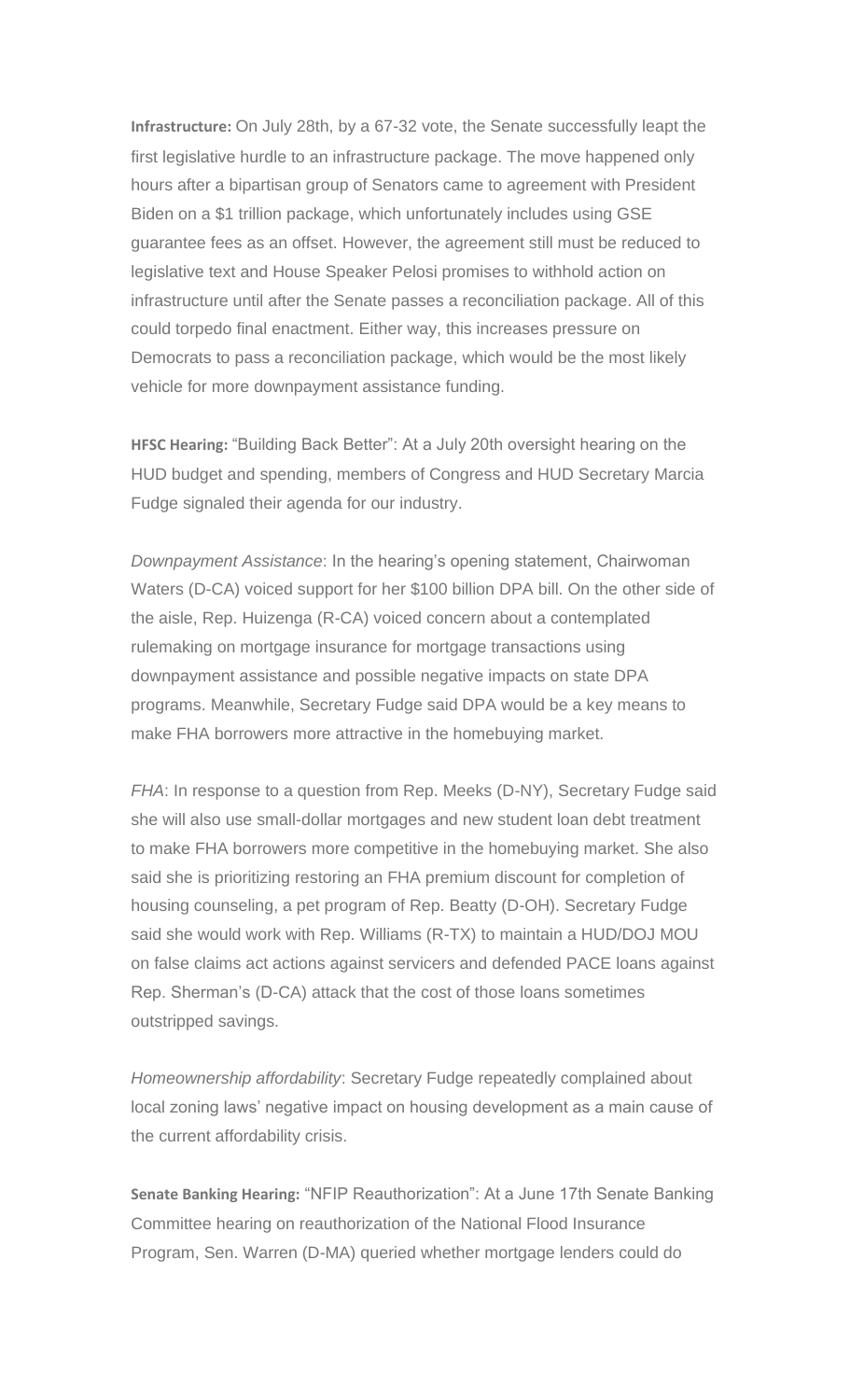more to support the NFIP. Sen. Warren is hopeful that more homeowners will get flood insurance thereby improving the NFIP finances. Warren's staff does not, however, have a specific proposal as of yet.

Removed to the



# <span id="page-2-0"></span>**Communicating Concerns about FHA's Loss Mitigation Changes**

FHA has recently published two mortgagee letters that significantly complicate and restrict the loss mitigation options FHA servicers can offer borrowers coming out of forbearance:

- On June 25th, [Mortgagee Letter 2021-15](https://nam12.safelinks.protection.outlook.com/?url=https%3A%2F%2Fhousingpolicycouncil.us4.list-manage.com%2Ftrack%2Fclick%3Fu%3D5140623077e4523696cc45400%26id%3Daddf4854a4%26e%3D59545c9cdd&data=04%7C01%7Canna.herndon%40edelman.com%7Cd83a76f41c4d4868ab4f08d95671fe9c%7Cb824bfb3918e43c2bb1cdcc1ba40a82b%7C0%7C0%7C637635872645514805%7CUnknown%7CTWFpbGZsb3d8eyJWIjoiMC4wLjAwMDAiLCJQIjoiV2luMzIiLCJBTiI6Ik1haWwiLCJXVCI6Mn0%3D%7C1000&sdata=NsSs%2FM3oVRMiVQjiG%2BaD9JU6PTC9a%2F13o1iCfT994Sg%3D&reserved=0) extended the foreclosure and eviction moratorium and created a new, standalone Advance Loan Modification (ALM) concept.
- On July 23rd, [Mortgage letter 2021-18](https://nam12.safelinks.protection.outlook.com/?url=https%3A%2F%2Fhousingpolicycouncil.us4.list-manage.com%2Ftrack%2Fclick%3Fu%3D5140623077e4523696cc45400%26id%3D3492ea3331%26e%3D59545c9cdd&data=04%7C01%7Canna.herndon%40edelman.com%7Cd83a76f41c4d4868ab4f08d95671fe9c%7Cb824bfb3918e43c2bb1cdcc1ba40a82b%7C0%7C0%7C637635872645524802%7CUnknown%7CTWFpbGZsb3d8eyJWIjoiMC4wLjAwMDAiLCJQIjoiV2luMzIiLCJBTiI6Ik1haWwiLCJXVCI6Mn0%3D%7C1000&sdata=ZpPNVvk263mBOSPSvs2qR%2FtQsxofWyT24Igf3V5NxVY%3D&reserved=0) established specific COVID-19 loss mitigation options.

HPC and the Mortgage Bankers Association (MBA) submitted a joint letter to FHA in mid-July outlining servicer's concerns with the implementation challenges posed by the new technical requirements in ML-2021-15, specifically requesting that FHA remove a conflicting June 25th eligibility date; As of August 2nd, we understand that FHA is in the process of issuing a waiver that will resolve this conflict. We also requested that FHA clarify that borrowers can verbally decline the ALM without reviewing ALM-related documents. The COVID-19 working group is continuing to review 2021-18 and work with FHA leadership to raise and attempt to resolve servicer questions and concerns.

**[Read July 23rd Letter](https://nam12.safelinks.protection.outlook.com/?url=https%3A%2F%2Fhousingpolicycouncil.us4.list-manage.com%2Ftrack%2Fclick%3Fu%3D5140623077e4523696cc45400%26id%3Dfcb6aa26ad%26e%3D59545c9cdd&data=04%7C01%7Canna.herndon%40edelman.com%7Cd83a76f41c4d4868ab4f08d95671fe9c%7Cb824bfb3918e43c2bb1cdcc1ba40a82b%7C0%7C0%7C637635872645524802%7CUnknown%7CTWFpbGZsb3d8eyJWIjoiMC4wLjAwMDAiLCJQIjoiV2luMzIiLCJBTiI6Ik1haWwiLCJXVCI6Mn0%3D%7C1000&sdata=1xHRWle0rQg7tbkCV%2Fsb%2FOqDY2jsqFVczV4hy2U0xko%3D&reserved=0)**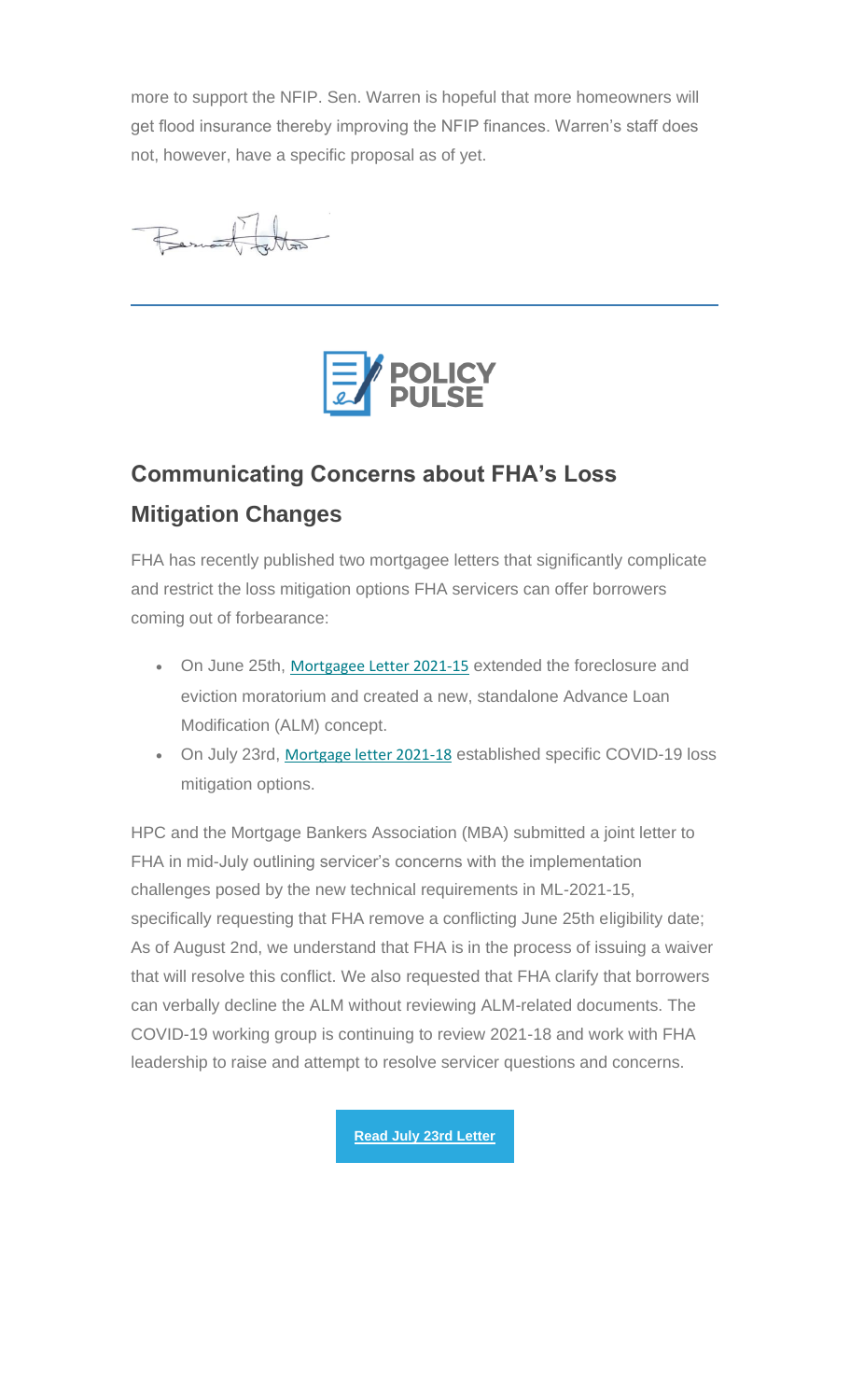### **Developing Best Practices to help states distribute Homeowner Assistance dollars**

Since May, HPC has convened a weekly meeting among representatives from the US Treasury Department, the National Council of State Housing Agencies (NCSHA), and state housing finance agency representatives to discuss ways to accelerate the distribution of Homeowner Assistance Fund (HAF) money. In late July, HPC and NCSHA wrote to US Treasury Secretary Janet Yellen asking that Treasury incorporate three documents developed by the working group in their guidance to HAF's state program administrators:

- The Common Data File
- The Program-Administrator-Servicer Cooperation Agreement
- The Third-Party Authorization for the program

The letter also urged Treasury to publish the long-awaited HAF program guidance as soon as possible to help states prepare for HAF's imminent launch. The guidance was issued on August 2nd.

**[Read July 27th Letter](https://nam12.safelinks.protection.outlook.com/?url=https%3A%2F%2Fhousingpolicycouncil.us4.list-manage.com%2Ftrack%2Fclick%3Fu%3D5140623077e4523696cc45400%26id%3D11cb51c901%26e%3D59545c9cdd&data=04%7C01%7Canna.herndon%40edelman.com%7Cd83a76f41c4d4868ab4f08d95671fe9c%7Cb824bfb3918e43c2bb1cdcc1ba40a82b%7C0%7C0%7C637635872645534791%7CUnknown%7CTWFpbGZsb3d8eyJWIjoiMC4wLjAwMDAiLCJQIjoiV2luMzIiLCJBTiI6Ik1haWwiLCJXVCI6Mn0%3D%7C1000&sdata=1GJDj5exCDbHiDMMLI5yryC2vT8Urtx6eg%2F5ScqE0X8%3D&reserved=0)**

# **Supporting federal legislation to address legacy LIBOR issues**

Federal legislation to address "tough legacy" issues for contracts based on LIBOR, as LIBOR shifts out of use in June 2023, has continued to progress in the House of Representatives. In April, HPC joined in penning a [joint trade letter](https://nam12.safelinks.protection.outlook.com/?url=https%3A%2F%2Fhousingpolicycouncil.us4.list-manage.com%2Ftrack%2Fclick%3Fu%3D5140623077e4523696cc45400%26id%3D530eb53aa1%26e%3D59545c9cdd&data=04%7C01%7Canna.herndon%40edelman.com%7Cd83a76f41c4d4868ab4f08d95671fe9c%7Cb824bfb3918e43c2bb1cdcc1ba40a82b%7C0%7C0%7C637635872645544788%7CUnknown%7CTWFpbGZsb3d8eyJWIjoiMC4wLjAwMDAiLCJQIjoiV2luMzIiLCJBTiI6Ik1haWwiLCJXVCI6Mn0%3D%7C1000&sdata=0IFrGWsmq4MXpyskBBu5xOtJbkf%2FHr345J%2FEj7Yi1DU%3D&reserved=0) to leadership on the House Financial Services Committee in support of draft legislation by Representative Brad Sherman (D-CA) that was subsequently titled the [Adjustable Interest Rate \(LIBOR\) Act](https://nam12.safelinks.protection.outlook.com/?url=https%3A%2F%2Fhousingpolicycouncil.us4.list-manage.com%2Ftrack%2Fclick%3Fu%3D5140623077e4523696cc45400%26id%3D323bc9007b%26e%3D59545c9cdd&data=04%7C01%7Canna.herndon%40edelman.com%7Cd83a76f41c4d4868ab4f08d95671fe9c%7Cb824bfb3918e43c2bb1cdcc1ba40a82b%7C0%7C0%7C637635872645544788%7CUnknown%7CTWFpbGZsb3d8eyJWIjoiMC4wLjAwMDAiLCJQIjoiV2luMzIiLCJBTiI6Ik1haWwiLCJXVCI6Mn0%3D%7C1000&sdata=1MBd5x5L6Z%2FIhf14MPjSmnZgZL4X8Mtsm652vyO8lds%3D&reserved=0), or H.R. 4616. In July, HPC signed on to a second joint trade letter in support of the Act, prior to the bill's passing out of the Committee and moving on to the floor of the House of representatives, where another vote is expected shortly.

**[Read July 27th Letter](https://nam12.safelinks.protection.outlook.com/?url=https%3A%2F%2Fhousingpolicycouncil.us4.list-manage.com%2Ftrack%2Fclick%3Fu%3D5140623077e4523696cc45400%26id%3D65378f7a34%26e%3D59545c9cdd&data=04%7C01%7Canna.herndon%40edelman.com%7Cd83a76f41c4d4868ab4f08d95671fe9c%7Cb824bfb3918e43c2bb1cdcc1ba40a82b%7C0%7C0%7C637635872645554785%7CUnknown%7CTWFpbGZsb3d8eyJWIjoiMC4wLjAwMDAiLCJQIjoiV2luMzIiLCJBTiI6Ik1haWwiLCJXVCI6Mn0%3D%7C1000&sdata=1JfDedB5ZYmPUGU%2B6dVyUJDboFvEwNiRwZk8iE47CWk%3D&reserved=0)**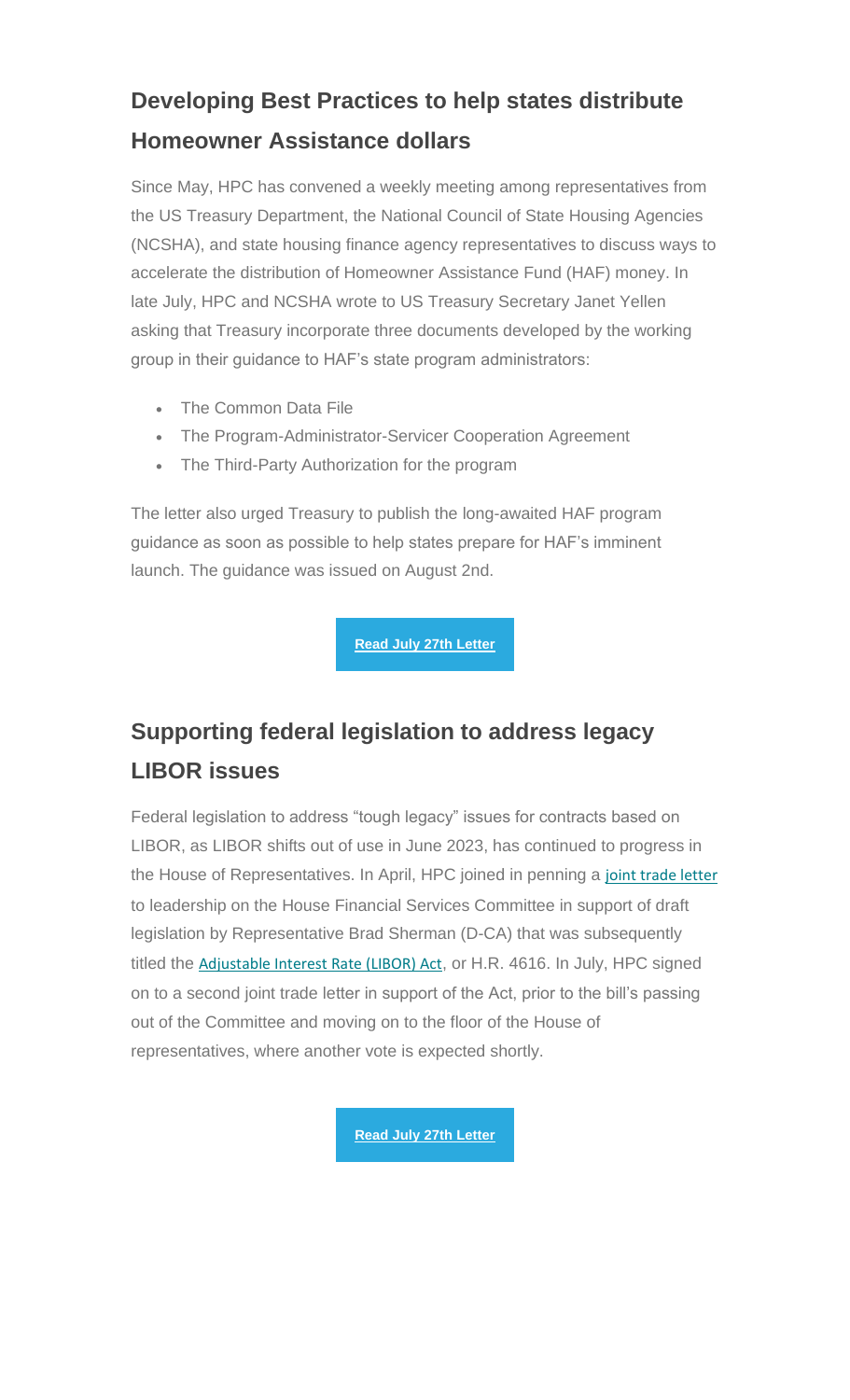

### **Sharing industry experiences with pandemic mortgage relief**

On July 26th, HPC EVP Meg Burns participated in a panel discussion hosted by the Bipartisan Policy Center: **Is Pandemic Mortgage Relief Helping Homeowners**. Meg discussed lessons learned from the pandemic, the new changes to FHA, VA, and USDA's loss mitigation programs, and the industry's efforts to support the HAF.

**[Watch Webinar Here](https://nam12.safelinks.protection.outlook.com/?url=https%3A%2F%2Fhousingpolicycouncil.us4.list-manage.com%2Ftrack%2Fclick%3Fu%3D5140623077e4523696cc45400%26id%3D9d6ab34b57%26e%3D59545c9cdd&data=04%7C01%7Canna.herndon%40edelman.com%7Cd83a76f41c4d4868ab4f08d95671fe9c%7Cb824bfb3918e43c2bb1cdcc1ba40a82b%7C0%7C0%7C637635872645554785%7CUnknown%7CTWFpbGZsb3d8eyJWIjoiMC4wLjAwMDAiLCJQIjoiV2luMzIiLCJBTiI6Ik1haWwiLCJXVCI6Mn0%3D%7C1000&sdata=WHlKHMoJScWxlnuAapuQXmZ2iVAM%2BhJnoiK85scrMik%3D&reserved=0)**



<span id="page-4-0"></span>*Below you will find a topline summary of the work of HPC's working groups in July. Email [workinggroups@housingpolicycouncil.org](mailto:workinggroups@housingpolicycouncil.org) for more information or to be added/removed from a group.*

The **COVID Response working group**  continued to meet twice a week in July to discuss pending and final actions by federal regulators to support borrowers coming out of

The **Servicemember Affairs working group** met once in July to share insight gathered from a conversation with staff from the Department of Defense [Defense Manpower Data](https://nam12.safelinks.protection.outlook.com/?url=https%3A%2F%2Fhousingpolicycouncil.us4.list-manage.com%2Ftrack%2Fclick%3Fu%3D5140623077e4523696cc45400%26id%3D1f97854e58%26e%3D59545c9cdd&data=04%7C01%7Canna.herndon%40edelman.com%7Cd83a76f41c4d4868ab4f08d95671fe9c%7Cb824bfb3918e43c2bb1cdcc1ba40a82b%7C0%7C0%7C637635872645564778%7CUnknown%7CTWFpbGZsb3d8eyJWIjoiMC4wLjAwMDAiLCJQIjoiV2luMzIiLCJBTiI6Ik1haWwiLCJXVCI6Mn0%3D%7C1000&sdata=whVio%2BZnS%2FzxSY4A1U3hokG4jJHYDaIbHeywDeRIK9Q%3D&reserved=0)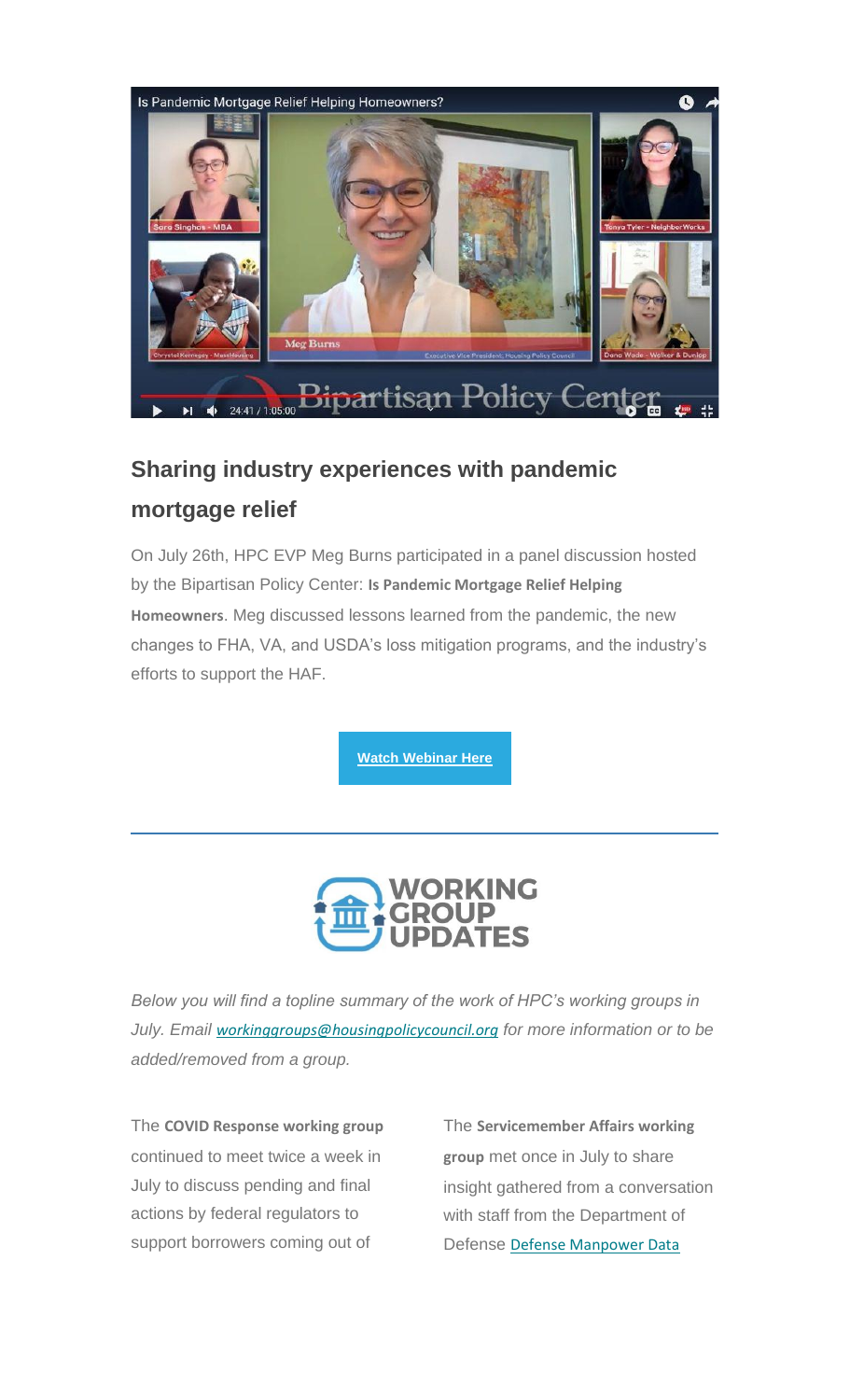forbearance, and to identify questions and concerns for HPC staff to take back to conversations with key regulators on their activities. The issues discussed included FHA, VA, and USDA changes to the COVID loss mitigation programs, clarifications regarding Mortgagee Letters 2021-15 and 2021-18, the CFPB's final Regulation X rule changes related to COVID-19, the GSEs enhancements to Flex Mods, changes to the FHA handbook, and the CFPB's efforts to provide information to borrowers with limited English proficiency. This working group set the direction and tone for [the July letter sent to FHA](https://nam12.safelinks.protection.outlook.com/?url=https%3A%2F%2Fhousingpolicycouncil.us4.list-manage.com%2Ftrack%2Fclick%3Fu%3D5140623077e4523696cc45400%26id%3D3d269c4d48%26e%3D59545c9cdd&data=04%7C01%7Canna.herndon%40edelman.com%7Cd83a76f41c4d4868ab4f08d95671fe9c%7Cb824bfb3918e43c2bb1cdcc1ba40a82b%7C0%7C0%7C637635872645564778%7CUnknown%7CTWFpbGZsb3d8eyJWIjoiMC4wLjAwMDAiLCJQIjoiV2luMzIiLCJBTiI6Ik1haWwiLCJXVCI6Mn0%3D%7C1000&sdata=c7wSV2Pn5Z1sSAlxXTg%2FZojRuFa%2BxcnT6bsWcULidwY%3D&reserved=0) seeking clarification and expressing concerns with recent loss mitigation changes. HPC also convened a meeting between servicers and top Biden administration officials to seek clarity on several loss mitigation issues.

The **Homeowner Assistance Fund (HAF) Collaborative,** convened by HPC, is comprised of state housing finance agency representatives, HPC members, representatives from the National Council of State Housing Finance Agencies (NCSHA), and officials from the interagency government task force, most notably Treasury Department representatives. The Collaborative continued to meet weekly in July and expanded its ranks to include reverse mortgage lenders and their trade association. At the request of the states participating in the calls,

[Center](https://nam12.safelinks.protection.outlook.com/?url=https%3A%2F%2Fhousingpolicycouncil.us4.list-manage.com%2Ftrack%2Fclick%3Fu%3D5140623077e4523696cc45400%26id%3D1f97854e58%26e%3D59545c9cdd&data=04%7C01%7Canna.herndon%40edelman.com%7Cd83a76f41c4d4868ab4f08d95671fe9c%7Cb824bfb3918e43c2bb1cdcc1ba40a82b%7C0%7C0%7C637635872645564778%7CUnknown%7CTWFpbGZsb3d8eyJWIjoiMC4wLjAwMDAiLCJQIjoiV2luMzIiLCJBTiI6Ik1haWwiLCJXVCI6Mn0%3D%7C1000&sdata=whVio%2BZnS%2FzxSY4A1U3hokG4jJHYDaIbHeywDeRIK9Q%3D&reserved=0) regarding the best approach for supporting the development of a Direct Connect program for complying with the Servicemember Civil Relief Act (SCRA.) The WG concluded that building support for the Direct Connect idea with Congress would be helpful and is finalizing talking points for use in HPC meetings on the Hill.

The **Digital Verification of Income and Assets working group** met twice in July to discuss an overall strategy for enabling digitally verified loans in private label securitizations and to review a draft net income matrix. The WG agreed that their first priority is to develop a consensus on a common framework for obtaining net income for deposits and then begin reviewing and refining the net income matrix, which is a list of income types that attempts to assess the predictability and "gross-up" impact of each type. The WG will pursue a two-pronged strategy: develop a set of standards for determining net income from deposits and then working with policymakers to put a program in place. HPC has also reached out to collaborate with the Structured Finance Association.

The **Reg X working group** convened in July to discuss issues around implementing the temporary changes to the regulation, finalized by the CFPB in late June. The new regulation establishes temporary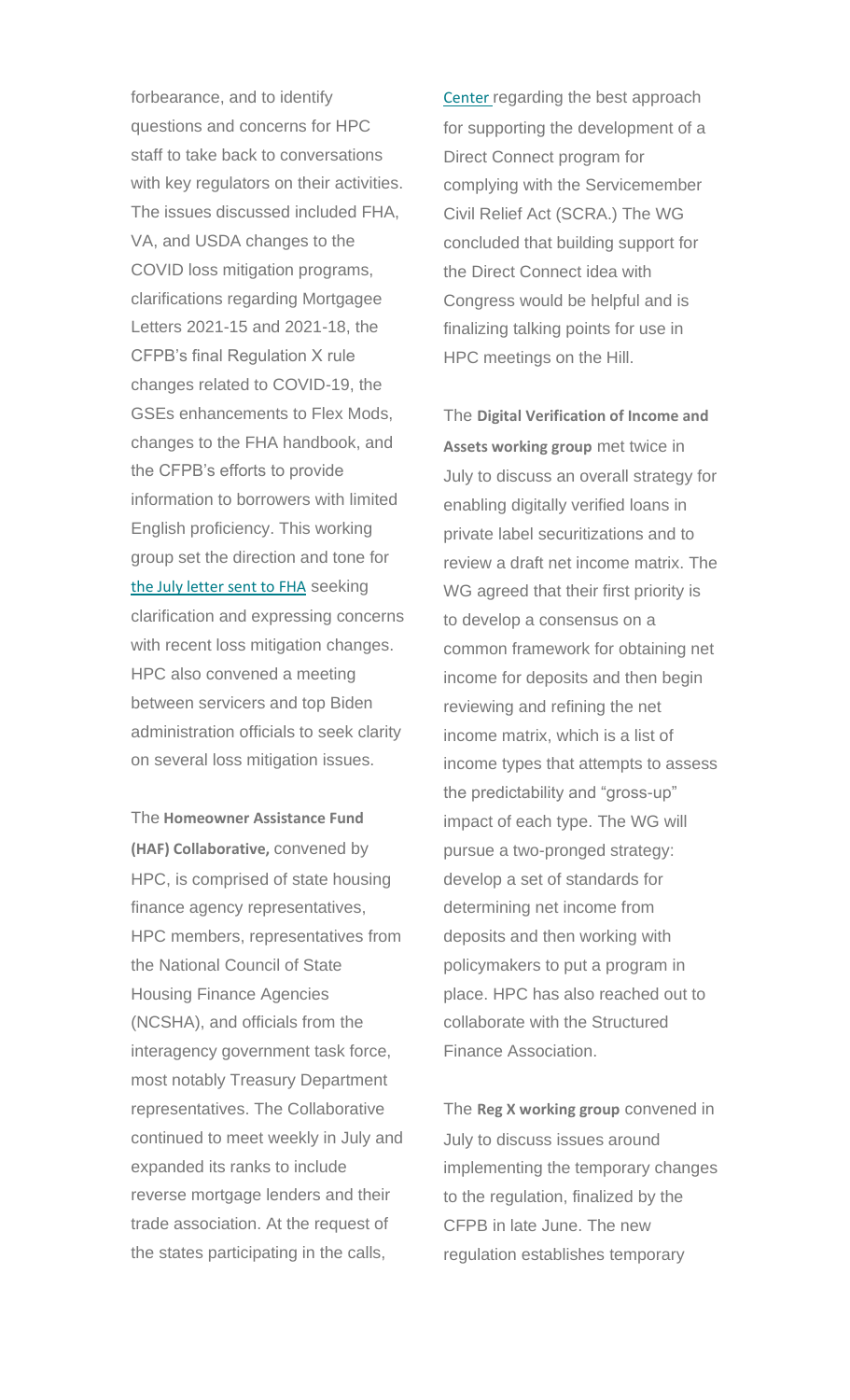HPC will invite FHA, VA, and USDA representatives to speak on a future call to walk the states through the loss mitigation changes underway in those three agencies. The Collaborative, and its Common Data File subcommittee, finalized the three documents discussed above that can serve as standardized best practices throughout the states. This group motivated development of the letter sent to Treasury recommending that these documents be included in Treasury guidance to the states.

The **Ginnie Mae Working Group** met in July to discuss a variety of issues, including collateral management requirements, securitization platform enhancements, and servicing and investor accounting requirement updates.

A **Ginnie Mae RFI-response working group** was established in July after Ginnie Mae released its Request for Input on the Eligibility Requirements for Single Family MBS Issuers on Friday, July 12th. The WG is focused on putting together a response to the RFI by the August 9th due date.

The **Foreclosure working group** met twice in July to discuss the FHA conveyance process. Noting FHA Commissioner nominee Julia Gordon's deep commitment to improving the FHA conveyance process, this WG is now focused on

special COVID-19 procedural safeguards that must be met before servicers can begin foreclosure proceedings before the end of 2021. Topics discussed included how to proceed with confidence under the three safeguards, how to define "abandoned" for purposes of the rule, how servicers are proceeding in places where judges want them to move forward with foreclosure, and how to implement the live contact requirement in the current circumstances. The group agreed to convene a regular forum to discuss these and many other implementation issues.

The **Appraisal working group** and the **Disparate Impact working group** cosponsored a July 12th webinar as the last part of presentations in our [Impact of Racial Inequities on Black](https://nam12.safelinks.protection.outlook.com/?url=https%3A%2F%2Fhousingpolicycouncil.us4.list-manage.com%2Ftrack%2Fclick%3Fu%3D5140623077e4523696cc45400%26id%3D854bb85e4b%26e%3D59545c9cdd&data=04%7C01%7Canna.herndon%40edelman.com%7Cd83a76f41c4d4868ab4f08d95671fe9c%7Cb824bfb3918e43c2bb1cdcc1ba40a82b%7C0%7C0%7C637635872645574773%7CUnknown%7CTWFpbGZsb3d8eyJWIjoiMC4wLjAwMDAiLCJQIjoiV2luMzIiLCJBTiI6Ik1haWwiLCJXVCI6Mn0%3D%7C1000&sdata=Sfv8Iui8SoyUGd7IptRwABcs9uryJD%2BmyS8Boq176YI%3D&reserved=0)  [Homeownership series](https://nam12.safelinks.protection.outlook.com/?url=https%3A%2F%2Fhousingpolicycouncil.us4.list-manage.com%2Ftrack%2Fclick%3Fu%3D5140623077e4523696cc45400%26id%3D854bb85e4b%26e%3D59545c9cdd&data=04%7C01%7Canna.herndon%40edelman.com%7Cd83a76f41c4d4868ab4f08d95671fe9c%7Cb824bfb3918e43c2bb1cdcc1ba40a82b%7C0%7C0%7C637635872645574773%7CUnknown%7CTWFpbGZsb3d8eyJWIjoiMC4wLjAwMDAiLCJQIjoiV2luMzIiLCJBTiI6Ik1haWwiLCJXVCI6Mn0%3D%7C1000&sdata=Sfv8Iui8SoyUGd7IptRwABcs9uryJD%2BmyS8Boq176YI%3D&reserved=0). The [July event](https://nam12.safelinks.protection.outlook.com/?url=https%3A%2F%2Fhousingpolicycouncil.us4.list-manage.com%2Ftrack%2Fclick%3Fu%3D5140623077e4523696cc45400%26id%3D3f7ce83938%26e%3D59545c9cdd&data=04%7C01%7Canna.herndon%40edelman.com%7Cd83a76f41c4d4868ab4f08d95671fe9c%7Cb824bfb3918e43c2bb1cdcc1ba40a82b%7C0%7C0%7C637635872645574773%7CUnknown%7CTWFpbGZsb3d8eyJWIjoiMC4wLjAwMDAiLCJQIjoiV2luMzIiLCJBTiI6Ik1haWwiLCJXVCI6Mn0%3D%7C1000&sdata=MoV%2FjE9ZMEo%2FPrhRJAzMfgo6ja9MPMjaFtfF%2BSKQVcE%3D&reserved=0) featured three valuation experts: CoreLogic's Ann Regan, Better.com's Jillian White, and JPMorgan Chase's Dan Hofacker. Having now heard from advocates, researchers, and practitioners, these WGs will convene in September to discuss next steps and potential policy solutions.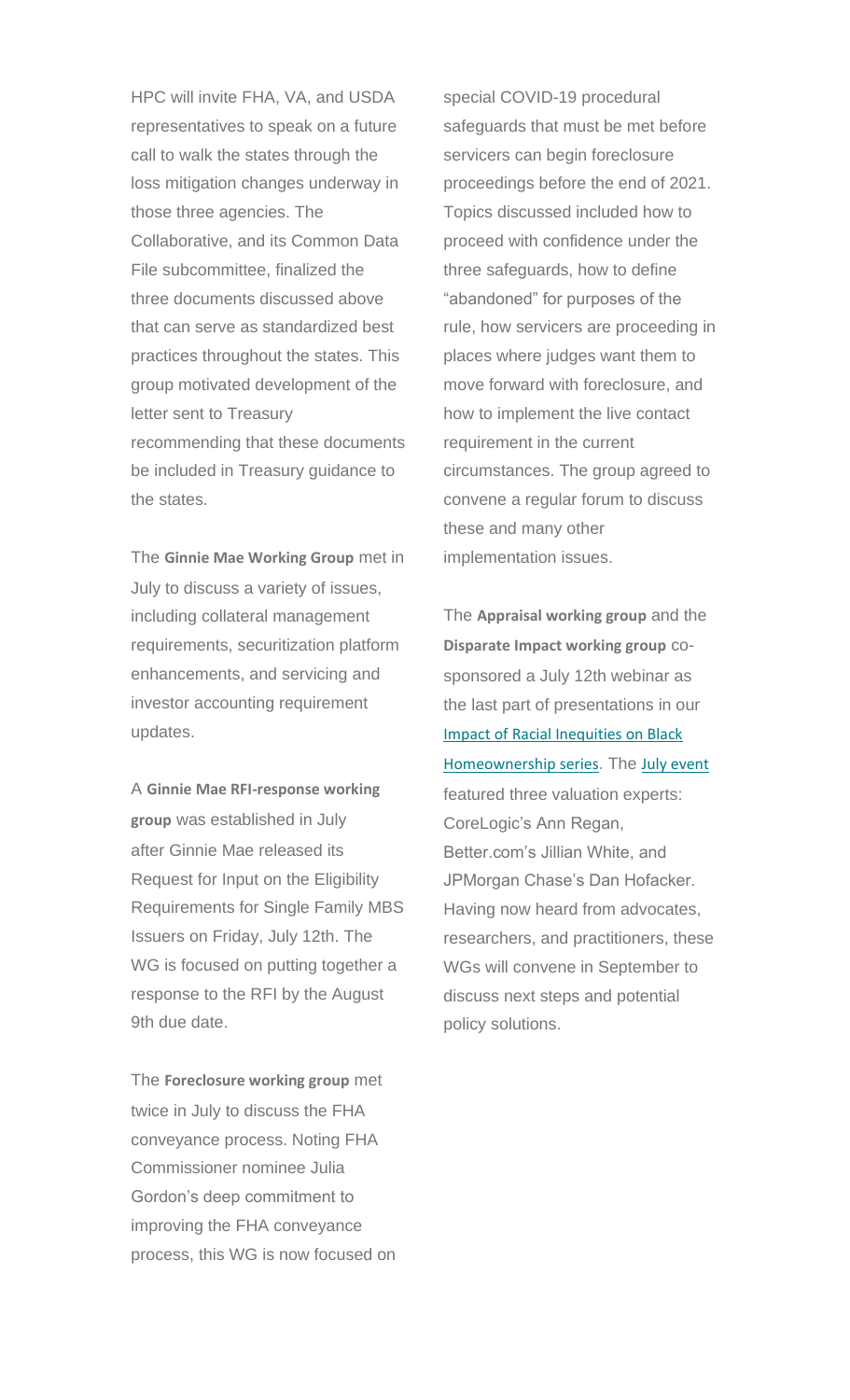developing constructive feedback for her once she takes office. We have heard that her nomination hearing is currently scheduled for August 5th. The WG is reviewing and prioritizing a list of policy recommendations focused on conveyance avoidance policies as well as improving the conveyance process.



<span id="page-7-0"></span>*This month's Executive Spotlight focuses on Bill Emerson, the Vice Chairman of Rock Holdings, Inc., the majority owner of Rocket Mortgage and Quicken Loans.*



#### **Innovation and an end-to-end home purchase experience key to Rocket's success**

Bill Emerson shares his thoughts on the opportunities ahead for Rocket Mortgage, lessons learned about being proactive and innovative during the pandemic, the need for appraisal modernization and fully digital mortgage solutions, and the value proposition HPC brings to its members.



**[Read More](https://nam12.safelinks.protection.outlook.com/?url=https%3A%2F%2Fhousingpolicycouncil.us4.list-manage.com%2Ftrack%2Fclick%3Fu%3D5140623077e4523696cc45400%26id%3D544851cf48%26e%3D59545c9cdd&data=04%7C01%7Canna.herndon%40edelman.com%7Cd83a76f41c4d4868ab4f08d95671fe9c%7Cb824bfb3918e43c2bb1cdcc1ba40a82b%7C0%7C0%7C637635872645584767%7CUnknown%7CTWFpbGZsb3d8eyJWIjoiMC4wLjAwMDAiLCJQIjoiV2luMzIiLCJBTiI6Ik1haWwiLCJXVCI6Mn0%3D%7C1000&sdata=xFIPd8G%2FHkAiBYp52W06%2F9M%2BtslOvbZbEmGfBZ83bGs%3D&reserved=0)**